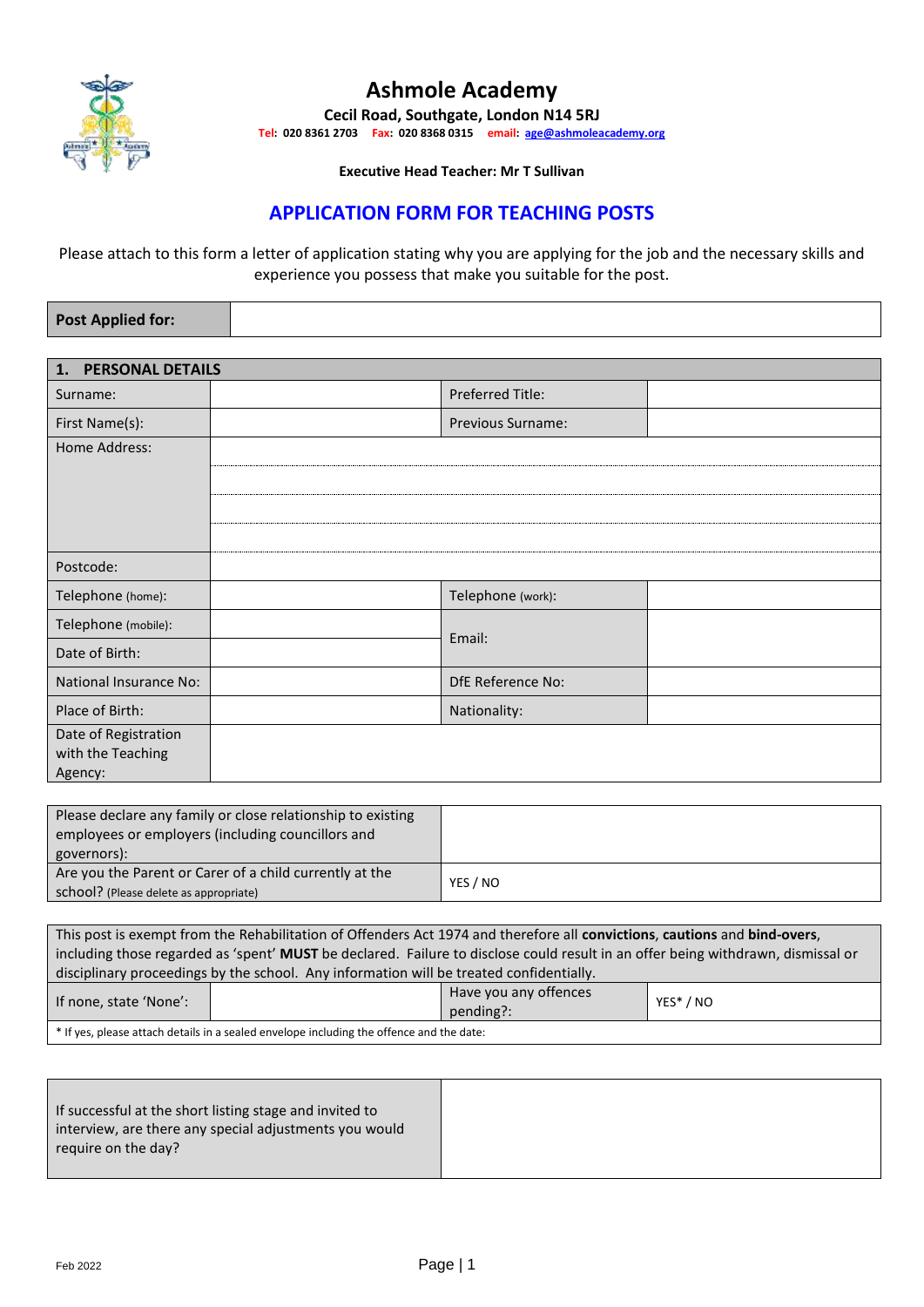| 2. EDUCATION (Higher) - List all higher qualifications including degrees and post graduate qualifications |  |                   |       |                              |         |              |                 |       |
|-----------------------------------------------------------------------------------------------------------|--|-------------------|-------|------------------------------|---------|--------------|-----------------|-------|
| To<br><b>From</b>                                                                                         |  | <b>University</b> | FT/PT | <b>Qualification Awarded</b> |         |              | Date of         |       |
|                                                                                                           |  |                   |       | <b>Degree</b>                | Subject | <b>Class</b> | <b>Division</b> | Award |
|                                                                                                           |  |                   |       |                              |         |              |                 |       |
|                                                                                                           |  |                   |       |                              |         |              |                 |       |
|                                                                                                           |  |                   |       |                              |         |              |                 |       |
|                                                                                                           |  |                   |       |                              |         |              |                 |       |

| 3. EDUCATION (Secondary) - GCSE/A Level (or equivalent) or other |    |                      |       |                            |       |                  |
|------------------------------------------------------------------|----|----------------------|-------|----------------------------|-------|------------------|
| From                                                             | To | <b>Establishment</b> | Level | <b>Examinations Passed</b> | Grade | Date of<br>Award |
|                                                                  |    |                      |       |                            |       |                  |
|                                                                  |    |                      |       |                            |       |                  |
|                                                                  |    |                      |       |                            |       |                  |
|                                                                  |    |                      |       |                            |       |                  |
|                                                                  |    |                      |       |                            |       |                  |
|                                                                  |    |                      |       |                            |       |                  |
|                                                                  |    |                      |       |                            |       |                  |
|                                                                  |    |                      |       |                            |       |                  |
|                                                                  |    |                      |       |                            |       |                  |
|                                                                  |    |                      |       |                            |       |                  |
|                                                                  |    |                      |       |                            |       |                  |
|                                                                  |    |                      |       |                            |       |                  |
|                                                                  |    |                      |       |                            |       |                  |
|                                                                  |    |                      |       |                            |       |                  |

| <b>OTHER QUALIFICATIONS</b><br>$\overline{4}$ . |    |               |                            |       |                  |  |
|-------------------------------------------------|----|---------------|----------------------------|-------|------------------|--|
| <b>From</b>                                     | To | Establishment | <b>Examinations Passed</b> | Grade | Date of<br>Award |  |
|                                                 |    |               |                            |       |                  |  |
|                                                 |    |               |                            |       |                  |  |
|                                                 |    |               |                            |       |                  |  |

| 5.     DETAILS OF INSET OR COURSES ATTENDED WITHIN THE LAST THREE YEARS |                             |       |  |  |
|-------------------------------------------------------------------------|-----------------------------|-------|--|--|
| Date                                                                    | <b>Course or Inset Name</b> | Place |  |  |
|                                                                         |                             |       |  |  |
|                                                                         |                             |       |  |  |
|                                                                         |                             |       |  |  |

|      | 6. PROFESSIONAL MEMBERSHIP |
|------|----------------------------|
| Date | Membership                 |
|      |                            |
|      |                            |
|      |                            |
|      |                            |
|      |                            |

# **7. LEISURE INTERESTS –** Please mention any interests, sports or recreational activities in which you like to be involved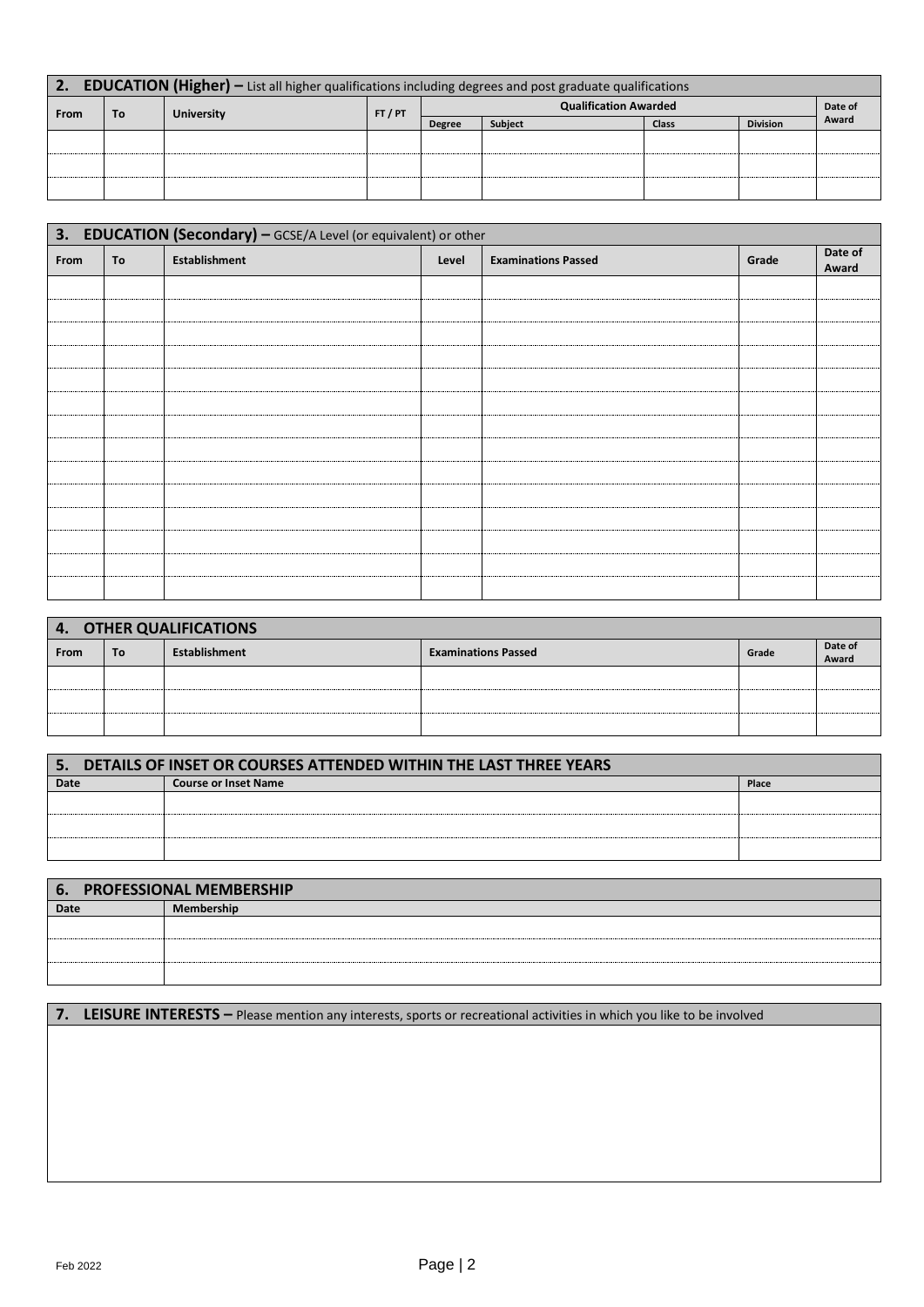|                                                                                       | 8. CURRENT EMPLOYMENT - If you are not currently employed in education, please give details as approximate |  |
|---------------------------------------------------------------------------------------|------------------------------------------------------------------------------------------------------------|--|
| Name of Employer:                                                                     | Type of School:                                                                                            |  |
| Title of Post Held:                                                                   | Subjects Taught:                                                                                           |  |
| <b>Address of Current</b><br>Employer:                                                | Age Range of Students:                                                                                     |  |
|                                                                                       | Salary on Leaving:                                                                                         |  |
|                                                                                       | Main Scale/UPS:                                                                                            |  |
| Postcode:                                                                             | <b>TLR Allowance:</b>                                                                                      |  |
| Date Started:                                                                         | Other Allowance:                                                                                           |  |
| Date Left (if applicable):                                                            | <b>Total Salary:</b>                                                                                       |  |
| Reason for Leaving:                                                                   |                                                                                                            |  |
| Nature of work undertaken,<br>emphasising experience relevant to<br>this application: |                                                                                                            |  |

| 9. PREVIOUS EMPLOYMENT - To include any employment outside education (please continue on a separate sheet if necessary) |  |               |  |  |  |
|-------------------------------------------------------------------------------------------------------------------------|--|---------------|--|--|--|
| Name of Employer:                                                                                                       |  | Date Started: |  |  |  |
| Title of Post Held                                                                                                      |  | Date Left:    |  |  |  |
| Duties:                                                                                                                 |  |               |  |  |  |
| Reason for Leaving:                                                                                                     |  |               |  |  |  |

| Name of Employer:   | Date Started: |  |
|---------------------|---------------|--|
| Title of Post Held  | Date Left:    |  |
| Duties:             |               |  |
| Reason for Leaving: |               |  |

| Name of Employer:   | Date Started: |  |
|---------------------|---------------|--|
| Title of Post Held  | Date Left:    |  |
| Duties:             |               |  |
| Reason for Leaving: |               |  |